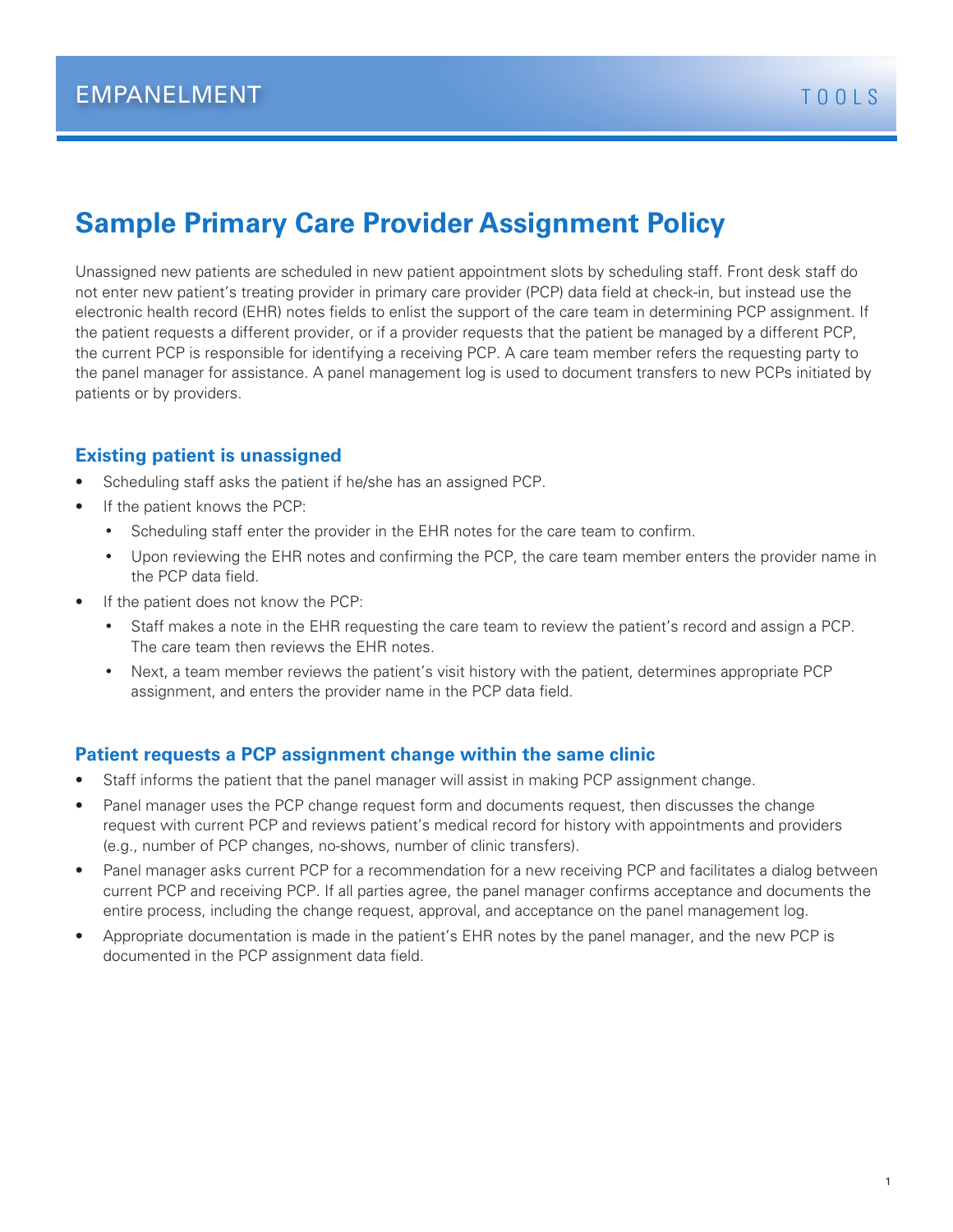#### **Patient requests a transfer to a PCP at a different clinic**

- Staff inform patient that the panel manager will assist in making PCP assignment change.
- Panel manager uses the PCP change request form and documents request, then consults with current PCP and reviews patient's medical record for history with appointments and providers
- Panel manager then contacts the panel manager at the receiving clinic (if applicable) and/or potential PCP at receiving clinic to review patient's request and determine appropriate PCP assignment.
- Appropriate documentation in the patient's EHR notes is made by the panel manager, and the new PCP is documented in the PCP assignment data field.
- Panel manager enters appropriate notes onto the panel management log.

### **PCP requests that patient be reassigned to another provider (within same clinic or at different clinic)**

- Requesting PCP contacts panel manager to request change, recommends a new PCP for assignment to patient, and confirms that the new PCP will assume care.
- Current PCP provides accepting PCP with summary patient information. The situation is documented on PCP change request form.
- Panel manager receives request and discusses rationale for change with requesting PCP. If a new PCP is not nominated, the panel manager evaluates providers that are able to accept new patients and informs the current PCP.
- Panel manager facilitates discussion between PCP requesting the change and potential new PCP and obtains approvals for transfer of care.

Panel manager informs patient of the new PCP, enters appropriate documentation in the EHR note section and also on the panel management log, and enters in the new PCP in the PCP assignment data field.

Remember, if the patient requests a different provider, or if a provider requests that the patient be managed by a different PCP, the current PCP is responsible for identifying a receiving PCP.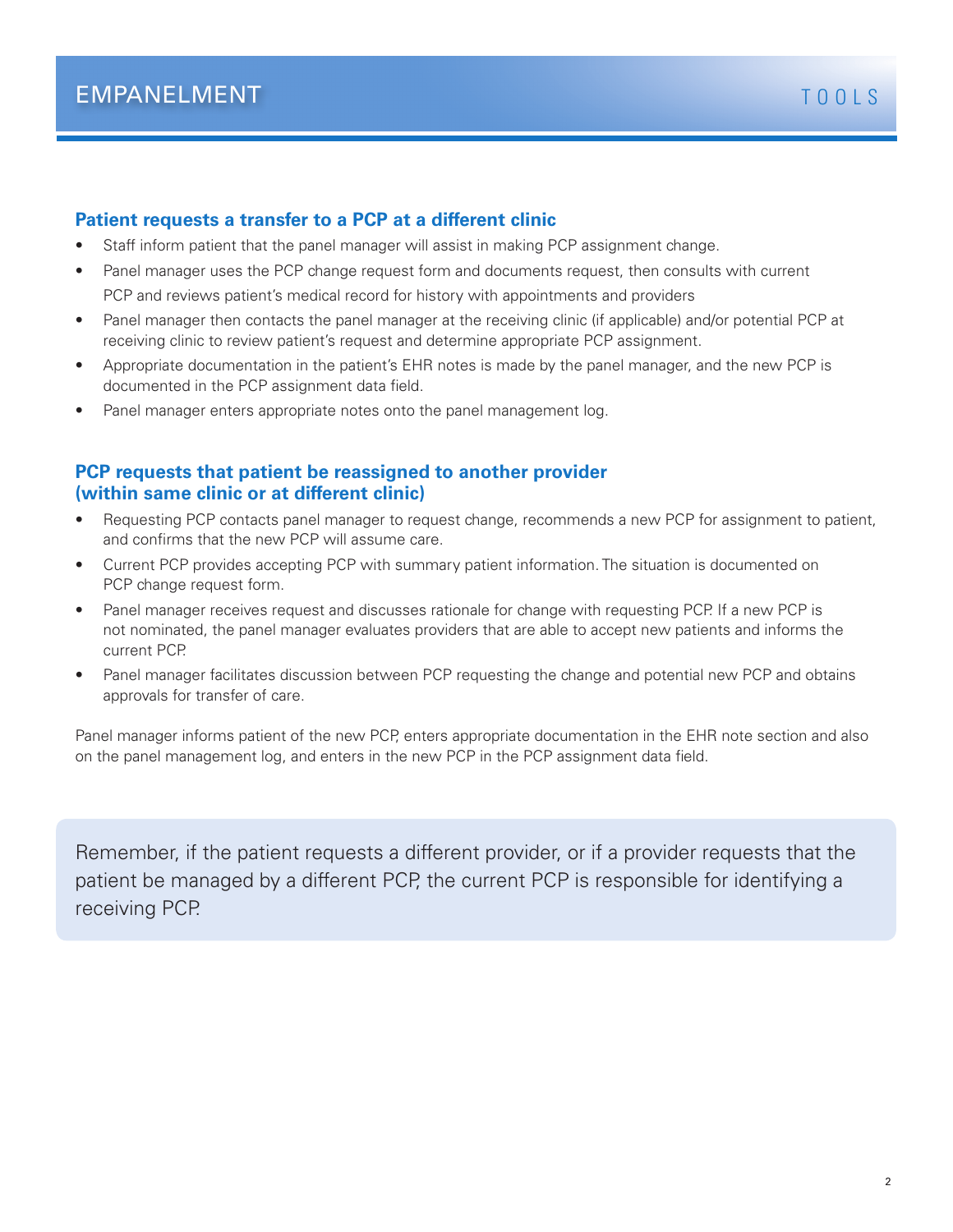| <b>PCP Change Request Form</b>                                                                                                                                                                                                                                                                                                                                                                                                                                                                                                                                                             |                |
|--------------------------------------------------------------------------------------------------------------------------------------------------------------------------------------------------------------------------------------------------------------------------------------------------------------------------------------------------------------------------------------------------------------------------------------------------------------------------------------------------------------------------------------------------------------------------------------------|----------------|
| <b>Provider</b><br><b>Patient</b><br><b>Request Initiated by</b>                                                                                                                                                                                                                                                                                                                                                                                                                                                                                                                           | <b>Date</b>    |
| Our goal at [XYZ Clinic] is to match patients to providers in a continuous healing relationship. Continuity of care<br>helps patients and the care teams develop a close, trusting relationship and results in better quality of care and<br>higher patient satisfaction with the care provided. We recognize that occasionally changes need to be made to most<br>effectively match our patients with providers that can best meet their needs. Change requests will be reviewed by<br>the providers involved and the panel manager, and action will be taken in approximately two weeks. |                |
| Patient Name:                                                                                                                                                                                                                                                                                                                                                                                                                                                                                                                                                                              | Date of Birth: |
| Home Clinic:                                                                                                                                                                                                                                                                                                                                                                                                                                                                                                                                                                               |                |
| Currently Assigned Primary Care Provider:                                                                                                                                                                                                                                                                                                                                                                                                                                                                                                                                                  |                |
|                                                                                                                                                                                                                                                                                                                                                                                                                                                                                                                                                                                            |                |
| Reason for change request:                                                                                                                                                                                                                                                                                                                                                                                                                                                                                                                                                                 |                |
|                                                                                                                                                                                                                                                                                                                                                                                                                                                                                                                                                                                            |                |
|                                                                                                                                                                                                                                                                                                                                                                                                                                                                                                                                                                                            |                |
| Suggested New Primary Care Provider:                                                                                                                                                                                                                                                                                                                                                                                                                                                                                                                                                       |                |
| Suggested new clinic location:                                                                                                                                                                                                                                                                                                                                                                                                                                                                                                                                                             |                |
|                                                                                                                                                                                                                                                                                                                                                                                                                                                                                                                                                                                            |                |
| For internal use only:                                                                                                                                                                                                                                                                                                                                                                                                                                                                                                                                                                     |                |
| Panel manager review of patient history completed                                                                                                                                                                                                                                                                                                                                                                                                                                                                                                                                          | Date:          |
| Previous PCP consulted                                                                                                                                                                                                                                                                                                                                                                                                                                                                                                                                                                     | Date:          |
| New PCP consulted                                                                                                                                                                                                                                                                                                                                                                                                                                                                                                                                                                          | Date:          |
| Patient and PCPs notified                                                                                                                                                                                                                                                                                                                                                                                                                                                                                                                                                                  | Date:          |
| New assignment completed in EMR                                                                                                                                                                                                                                                                                                                                                                                                                                                                                                                                                            | Date:          |
| Correspondence and forms scanned and shredded                                                                                                                                                                                                                                                                                                                                                                                                                                                                                                                                              | Date:          |
| Brief summary of action taken:                                                                                                                                                                                                                                                                                                                                                                                                                                                                                                                                                             |                |
|                                                                                                                                                                                                                                                                                                                                                                                                                                                                                                                                                                                            |                |
|                                                                                                                                                                                                                                                                                                                                                                                                                                                                                                                                                                                            |                |
|                                                                                                                                                                                                                                                                                                                                                                                                                                                                                                                                                                                            |                |

Panel manager signature: New York Changer School and Changer School and Changer School and Changer School and